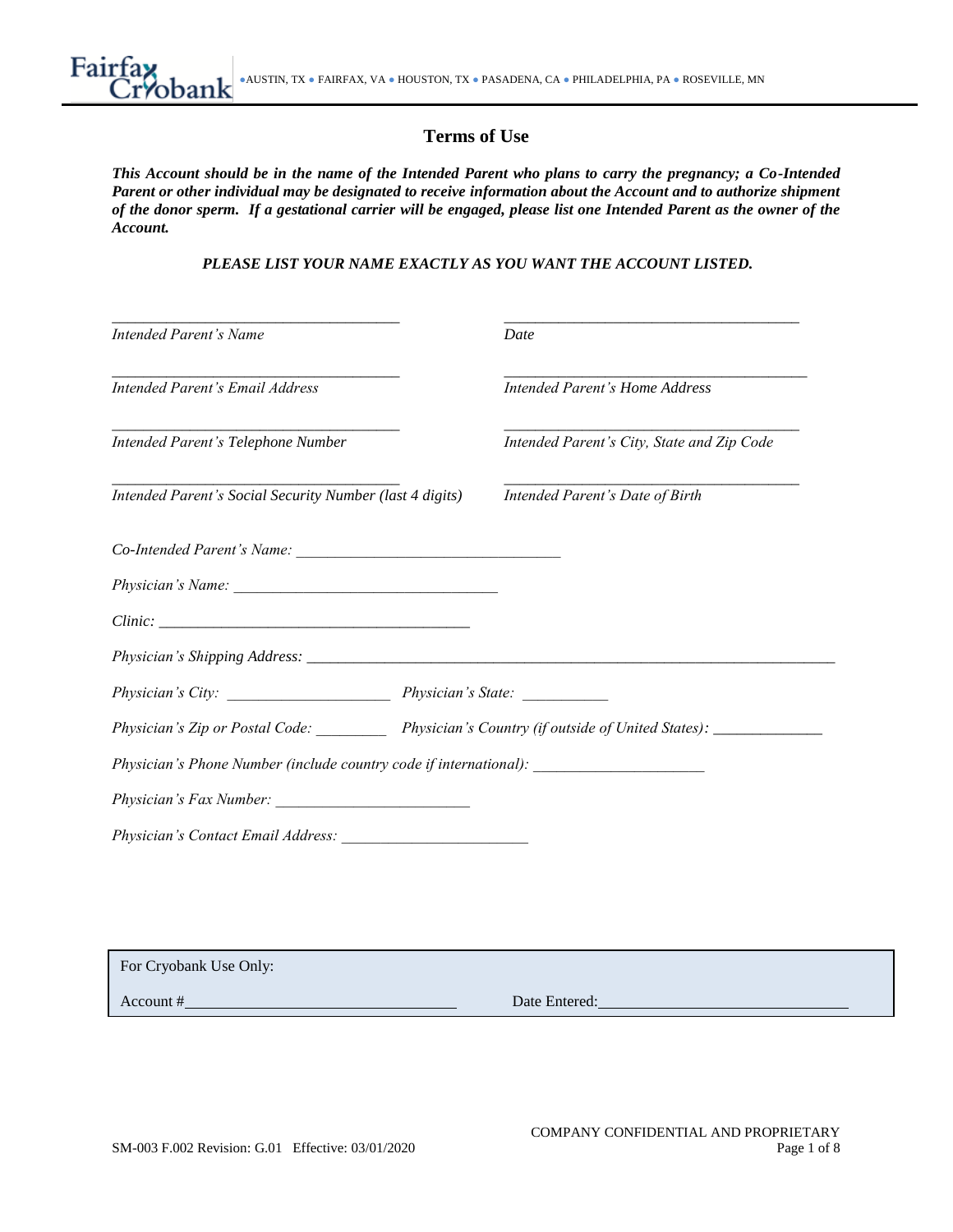### **What the Cryobank Agrees To Do:**

1.1. Donor Screening*.* All donors will meet the sperm donor eligibility criteria established by the U.S. Food & Drug Administration, found at 21 CFR 1271. Cryobank will conduct the additional robust screening and testing described on our website. These additional items may change over time in response to regulatory requirements, changes in the availability and quality of diagnostic tests or other reasons.

1.2. Privacy. Cryobank will not disclose Client's identity to the donor, or to anyone else, unless required by law. Cryobank will not disclose a donor's identity to Client. If Client selects an ID Donor, and registers the birth of Client's child, Cryobank will share the donor's identity and contact information with that child upon request when he or she reaches age 18, or sooner if required by law. There is more information about the ID Donor program below.

1.3. Quality Control. Cryobank will conduct a semen analysis on every sample a donor provides, both pre- and post-thaw, and will not place into inventory any specimens that do not meet its quality standards, listed below.

1.4. Quality Standard Guarantee. Cryobank's quality standard guarantee is described on the Cryobank website and discussed more fully below. If a vial of donor sperm thawed at Client's clinic fails to meet this quality standard, as documented by the clinic in accordance with Cryobank's guidelines, then Cryobank will give Client a free replacement vial; if no replacement vial is available, Cryobank will give Client a credit so another donor may be chosen. Cryobank provides clear and detailed instructions for specimen handling and complaint reporting with every shipment. The criteria for qualifying for a replacement or credit are objectively verifiable and are not flexible. This is the exclusive remedy for a sub-standard Vial.

1.5. Medical and Genetic Updates. Cryobank enters into agreements with donors in which they promise to report any new or newly-discovered medical or genetic issues that could affect donor-conceived offspring; Cryobank enters into agreements like this one with clients in which they promise to report any medical or genetic issues affecting their donorconceived offspring. Cryobank will make reasonable efforts to follow-up with donors and clients, in order to monitor the health status of donors and their offspring; however, Cryobank cannot compel such reporting, and may not be able to obtain this type of information. Cryobank places reported medical updates on donors' profiles on the website. Client may also check donor medical status at any time by calling Client Services at 1-800-338-8407.

1.6. Donors Relinquish Their Rights. Cryobank enters into agreements with donors in which they give up all their rights, and are released from any obligations, to children born using their donated sperm.

1.7. Donor Restrictions. If Cryobank receives a report of a serious medical or genetic issue affecting a donor or his offspring that may indicate increased health risks for other offspring, its medical director or medical geneticist will investigate the situation and determine whether the donor should be "restricted" or withdrawn from the donor program. Not all issues reported result in restrictions. For those that do, Cryobank will make reasonable efforts to contact clients who have previously ordered Vials from the affected donor and update the donor's profile on the website.

1.8. Shipping. Cryobank will ship Client's order to a U.S. clinic via Federal Express in a specially designed liquid nitrogen tank that will keep Specimens frozen for seven (7) days, with Day 1 being the date of shipment. Shipped Vials may not be returned for refund or credit. Cryobank will ship to a destination outside of the United States, provided Client arranges for any requisite customs or other permits and, prior to shipment, provides Cryobank with copies of these permits or a written statement to the effect that no permits are required. *International shipments are subject to increased risk of delay and damage and, consequently, an increased risk of damage to or loss of the frozen Specimen; Client assumes this increased risk*.

1.9. Storage. If Client does not want to ship Vials right away, Cryobank will store them at its facility, and the "Storage Terms and Conditions" set forth below will apply. Storage fees are listed on the website.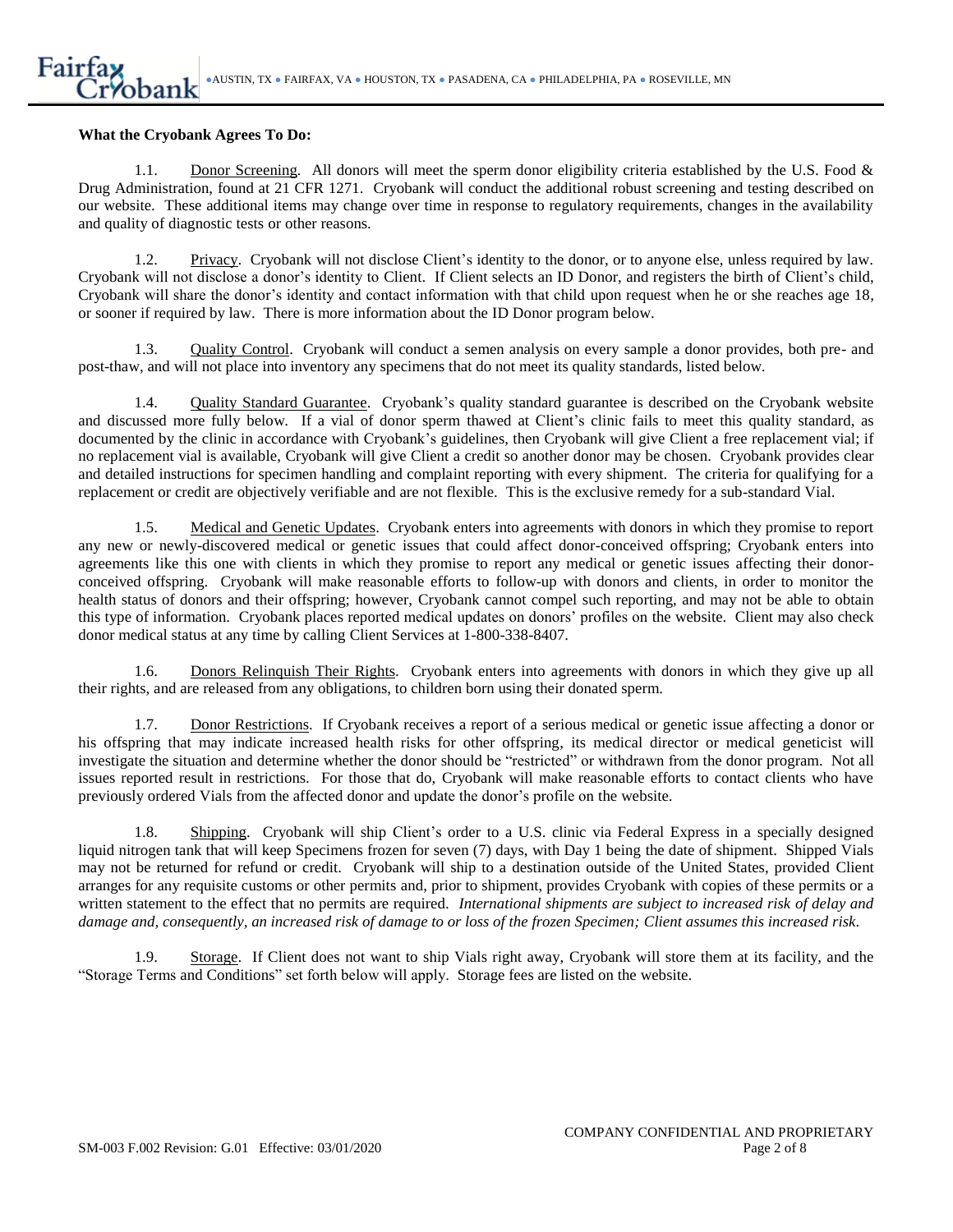### **What the Cryobank Does Not Agree To Do:**

2.1. Medical or Genetic Issues. Cryobank does not promise that, if pregnancy is achieved, the fetus or baby will be free from genetic disorders or defects, or from infectious disease. In the general population, every pregnancy has a small (approximately 3%-4%) risk of producing a child with a birth defect or mental deficiency. Cryobank uses robust screening and testing criteria to reduce risk as much as possible, *but Cryobank cannot eliminate the risk*. Even if donor testing shows normal results, the tests have limitations and may not always be reliable, even when properly administered. Client assumes this risk.

2.2. All Possible Testing. Cryobank does not test for all genetic disorders and infectious diseases. Not all genetic disorders or infectious diseases have tests, or it is impractical or otherwise not feasible to do such tests. Cryobank's current screening and testing criteria are described on the website and are subject to change at any time for purposes of legal compliance, quality improvement or other reasons.

2.3. Donor Profiles. Donors self-report the family medical history, health and behavioral history information in their profiles. Cryobank does not independently verify their answers.

2.4. Cover Client's Other Costs. The remedy described in Cryobank's quality standard guarantee is the exclusive remedy available to Client from Cryobank. Cryobank will not reimburse, compensate or otherwise provide Client with any other remedies, even if Client's fertility procedure cannot be completed. In no event will Cryobank or its Affiliates be liable for special, consequential or incidental damages, including, without limitation, any costs or expenses associated with Client's fertility treatment or travel expenses related to treatment.

### **What Client Agrees To Do:**

3.1. Donor Anonymity. Client agrees to use the information Cryobank provides about donors, including photographs, exclusively for the purpose of selecting a donor, and not to share, distribute or otherwise make any such information or images available in any manner, or through any medium (including without limitation email, social media or internet feeds), to any third party. Client will not seek a donor's identity. If Cryobank discovers that Client has made attempts to discover a donor's identity, Cryobank will pursue any and all appropriate action to protect itself, its donors and their other offspring.

3.2. Exclusive Use. Vial(s) are for the exclusive use of the Intended Parent named in this Agreement (or their gestational carrier). Cryobank is required by federal law to track the distribution of Vials; accordingly, Client may not transfer donor sperm or embryos created with donor sperm without Cryobank's express, prior written permission, which may be given or withheld in its sole discretion. In addition, transferring or sharing of donor sperm beyond the originally intended recipient interferes with the proper accounting for pregnancies and dissemination of health information about donors and offspring.

3.3. Pregnancy and Delivery Reporting. Client will report all pregnancies and, separately, all pregnancy outcomes to Cryobank within 90 days of each occurrence. A pregnancy report is sent with every donor semen order, and pregnancy reporting is available on the Cryobank website. Client will also report any unexpected medical or genetic issues affecting donor-conceived offspring.

3.4. Legal Status of Donor-Conceived Children. Client will be the legal parent of the child(ren) born to Client with the use of donated sperm and will be responsible for their support and custody. Client may wish to consult legal counsel regarding co-parent rights.

3.5. Update Contact Information. Client (or Client's surviving partner/designee) agrees to update Cryobank if Client's mailing address, email address or telephone number changes. Cryobank may receive important medical or genetic updates about Client's donor or his other offspring and need to contact Client. Cryobank is not obligated to track down Client.

3.6. Indemnification. If Cryobank (and/or any of its owners, directors, officers, employees, agents, affiliates or successors-in-interest, collectively, "*Affiliates*") is named as a party to any litigation arising from a disagreement between or among Client, Client's spouse, partner or other family member(s), a gestational carrier or anyone else, as to any such party's rights or obligations with respect to the Vials, any resulting embryos or any donor-conceived children, Client or Client's estate shall be liable for the reasonable attorney's fees and other costs of Cryobank and its Affiliates in such litigation.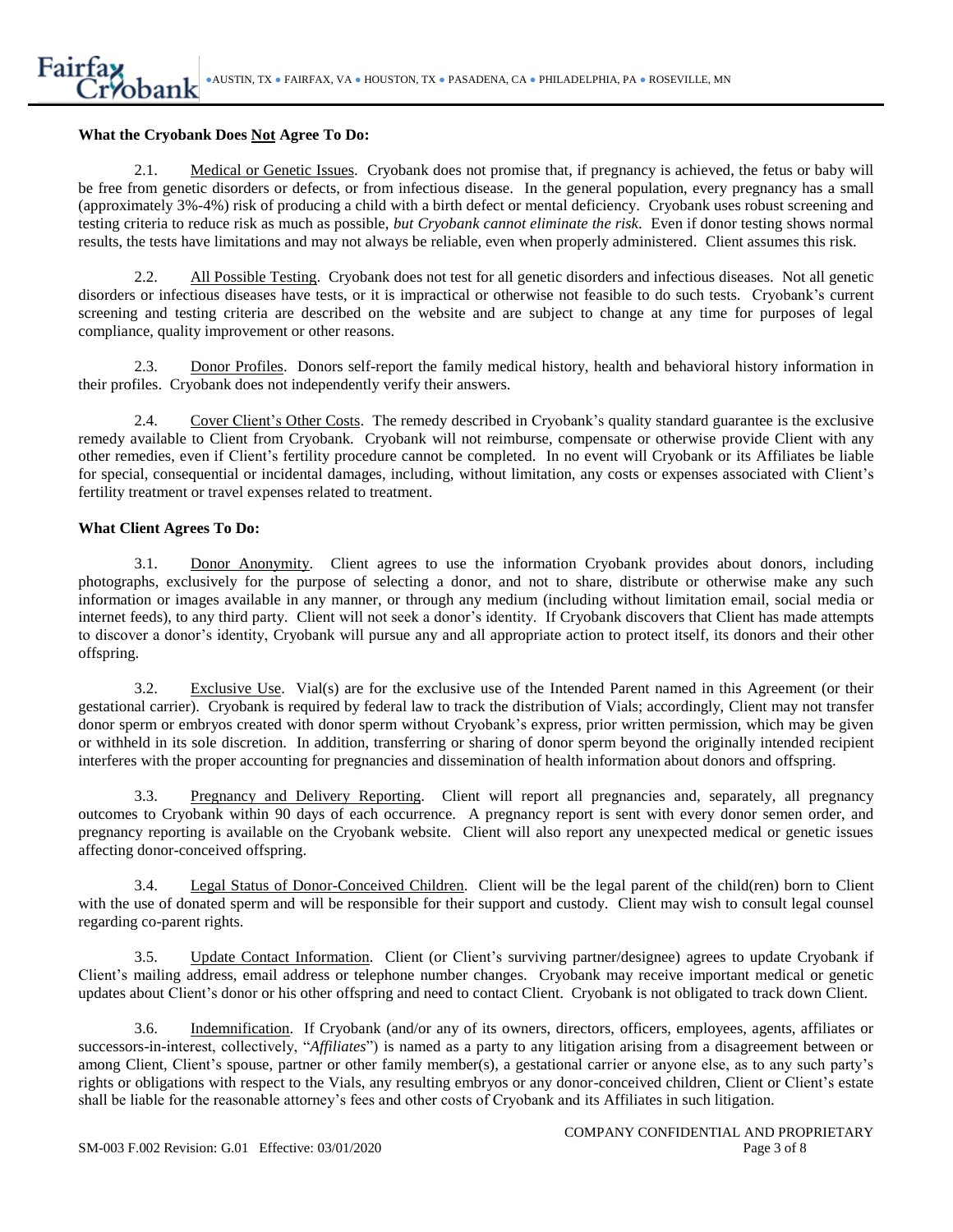3.7. Indian Child Welfare Act. Note that the Indian Child Welfare Act applies to certain child custody proceedings, such as adoptions, involving children with Native American ancestry, and gives federally recognized Indian tribes legal rights that are distinct from those of the biological parents. Client is advised to consult an attorney prior to selecting a donor with Native American heritage, particularly if any legal proceeding involving the child is anticipated.

## **Terms and Conditions of Cryobank's Quality Standard Guarantee:**

4.1. Claim Submission Deadline. If a Specimen fails to meet the applicable quality standard set forth in the table below, Client's clinic should complete the Specimen Complaint Form, available on the Cryobank website or by calling Client Services at 1-800-338-8407. Cryobank must receive the completed Specimen Complaint Form within thirty (30) days after the Specimen was thawed.

| <b>Specimen</b><br><b>Type</b> | <b>Total Motile Cells/ milliliter</b><br>(TMC) | <b>Clinical Use</b>                                                                                             |
|--------------------------------|------------------------------------------------|-----------------------------------------------------------------------------------------------------------------|
| <b>IUI</b>                     | 10 million/vial                                | Pre-washed vials, ready for intrauterine insemination (IUI)                                                     |
| <b>ICI</b>                     | 10 million/vial                                | Ready for intracervical insemination (ICI) or can be washed for IUI<br>specimen                                 |
| <b>IVF</b>                     | 5 million/vial                                 | Ready for ICI or can be washed for use as an IUI or IVF with/without<br><b>ICSI</b>                             |
| <b>IUI ART</b>                 | $> 6$ million/vial                             | Ready for IUI individually or combined, or can be washed post thaw<br>and used for IVF with/without ICSI        |
| <b>ICI ART</b>                 | $> 6$ million/vial                             | Ready for ICI individually or combined, or can be washed post thaw<br>and used for IUI or IVF with/without ICSI |

4.2. Lab Procedures. To qualify for the guarantee, the clinic must have followed all Cryobank's printed thaw procedures enclosed in each shipment and other written handling instructions. The clinic must have performed the required semen analysis after thawing and prior to any processing, and the total motile cell ("*TMC*") count must be below the standard. *Note that TMC counts will vary by about 10%-30%, depending on the lab personnel and counting method. By way of example, if Cryobank's laboratory determined a Specimen contained ten million TMC, Cryobank would expect Client's clinic to find between seven million and thirteen million TMC. Client may still qualify for a replacement if Client's clinic's count is below the stated standard, but a TMC in this range is normal.*

4.3. Off-Site < 120 Days. To qualify for the guarantee, the Specimen may not have been out of Cryobank's storage facility for more than 120 days, nor transferred from the original receiving clinic to another site.

4.4. Cycle Results. If pregnancy is achieved in an IUI or ICI cycle, or if fertilization is achieved in an IVF cycle, then the quality standard will be deemed satisfied, regardless of the TMC.

4.5. Other Costs Not Included. The replacement or credit is for the Specimen only; additional costs, such as shipping, handling or any other associated charges, are not refunded or credited.

## **Mutual Promises:**

5.1. Binding Arbitration. Cryobank and Client acknowledge that the identity of sperm donors and the nature of sperm donation are sensitive and often very private matters. Accordingly, Cryobank and Client agree that any disputes between them arising under this Agreement or otherwise, except for disputes over payment for storage services, will be resolved exclusively through confidential, binding arbitration by JAMS under the JAMS Streamlined Arbitration Rules and Procedures, and not through a court or other public forum. Arbitration proceedings will be conducted in Washington, D.C., and the substantive laws of the Commonwealth of Virginia will apply exclusively. The decision of the arbitrator will be binding and final and will be enforceable by any court of competent jurisdiction. Each party will pay one-half of JAMS' and the arbitrator's fees. The substantially prevailing party in any dispute will be entitled to receive from the other its reasonable attorney's fees and other costs and expenses associated with the dispute.

5.2. Notices. Cryobank will provide any notices to Client by mail sent to the address set forth on the first page of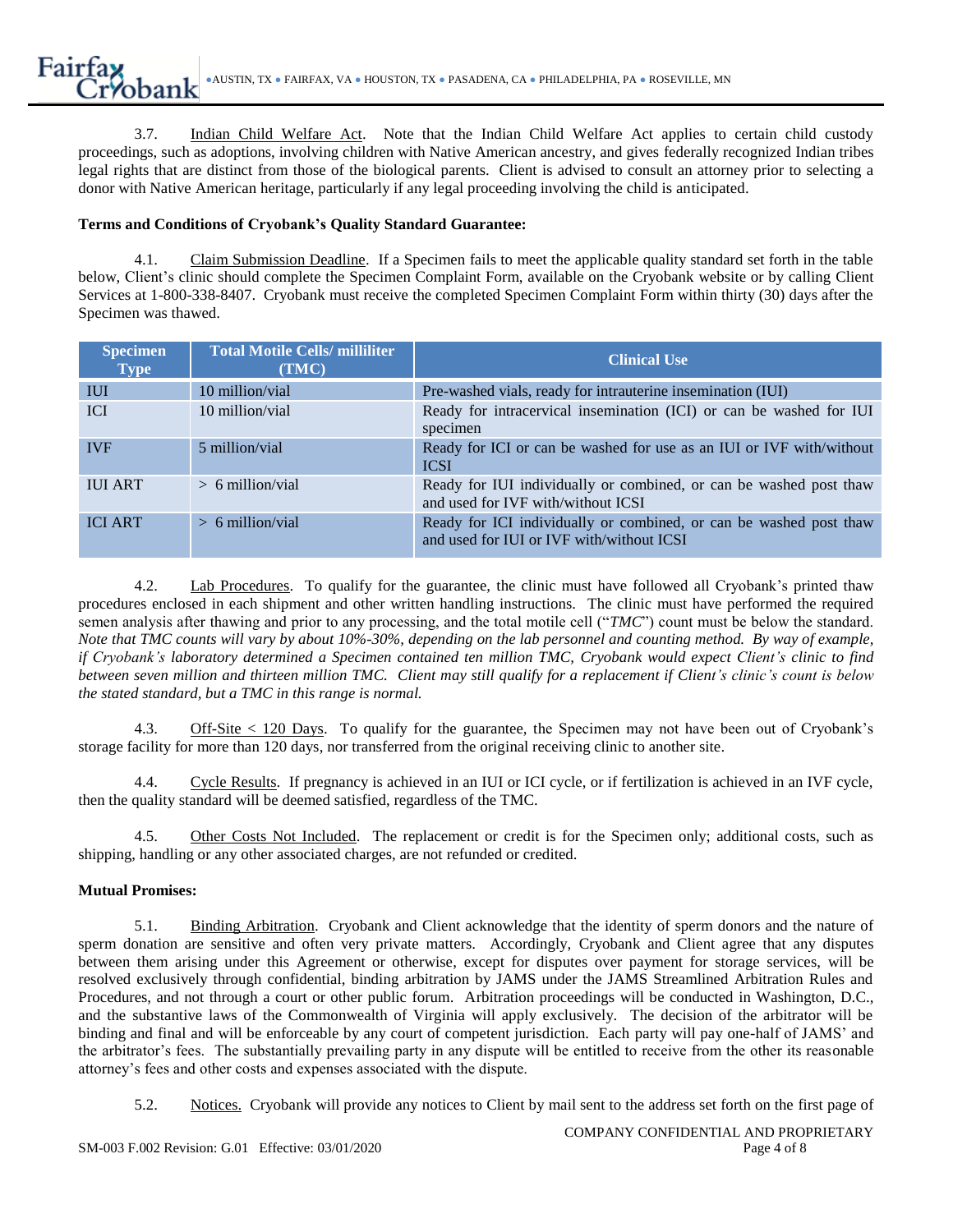this Agreement or such other address as Client may request in writing be used for that purpose. Client will provide any notices to Cryobank by mail sent to the Fairfax, Virginia address listed on the Cryobank website.

5.3. Severability. Cryobank and Client agree that the invalidity or unenforceability of any part of this Agreement shall not impair or affect in any manner the validity or enforceability of the balance of this Agreement.

5.4. Entire Agreement. This represents the entire agreement between Cryobank and Client concerning the subject matter; and there are no understandings, agreements or representations other than as herein set forth. This Agreement may be modified only by a writing signed by both parties.

5.5. Assignment; Binding Effect. This Agreement may not be assigned, except by Cryobank to an Affiliate. This Agreement will be binding upon the parties and their respective assignees, heirs, executors and administrators.

## **No Warranties / Limitation of Cryobank's Liability**

Reproductive medicine and working with human reproductive tissues involve risks, uncertainties and costs. Cryobank takes responsibility for addressing some of those risks, but not all of them. One purpose of this document is to define clearly what Cryobank is offering and, perhaps more importantly, what Cryobank is not offering.

Except for the Quality Standard Guarantee, Vials are provided "as is," with no warranties of any kind, express or implied, including without limitation the implied warranties of merchantability and fitness for a particular purpose.

Except for the specific remedies described in this Agreement, Cryobank will not provide any compensation, refund or reimbursement for a sub-standard Vial, a shipment delay or failure, a cancelled or unsuccessful cycle, or for any other reason or in any other circumstance.

Cryobank has designed the donor program with the expectation that its costs are limited to those necessary to provide the specific services and remedies set forth in this Agreement. Cryobank would not make donor sperm available without these limitations. If Client has expectations that Cryobank is or should be responsible for any other type of risk, cost or expense, then we're sorry, but Cryobank is not the right sperm bank for Client.

## **Accepted and Agreed:**

Intended Parent Signature: Cryobank Signature:

Date: Title:

\_\_\_\_\_\_\_\_\_\_\_\_\_\_\_\_\_\_\_\_\_\_\_\_\_\_\_\_\_\_\_\_\_\_\_\_\_ \_\_\_\_\_\_\_\_\_\_\_\_\_\_\_\_\_\_\_\_\_\_\_\_\_\_\_\_\_\_\_\_\_\_\_\_ Name: Name: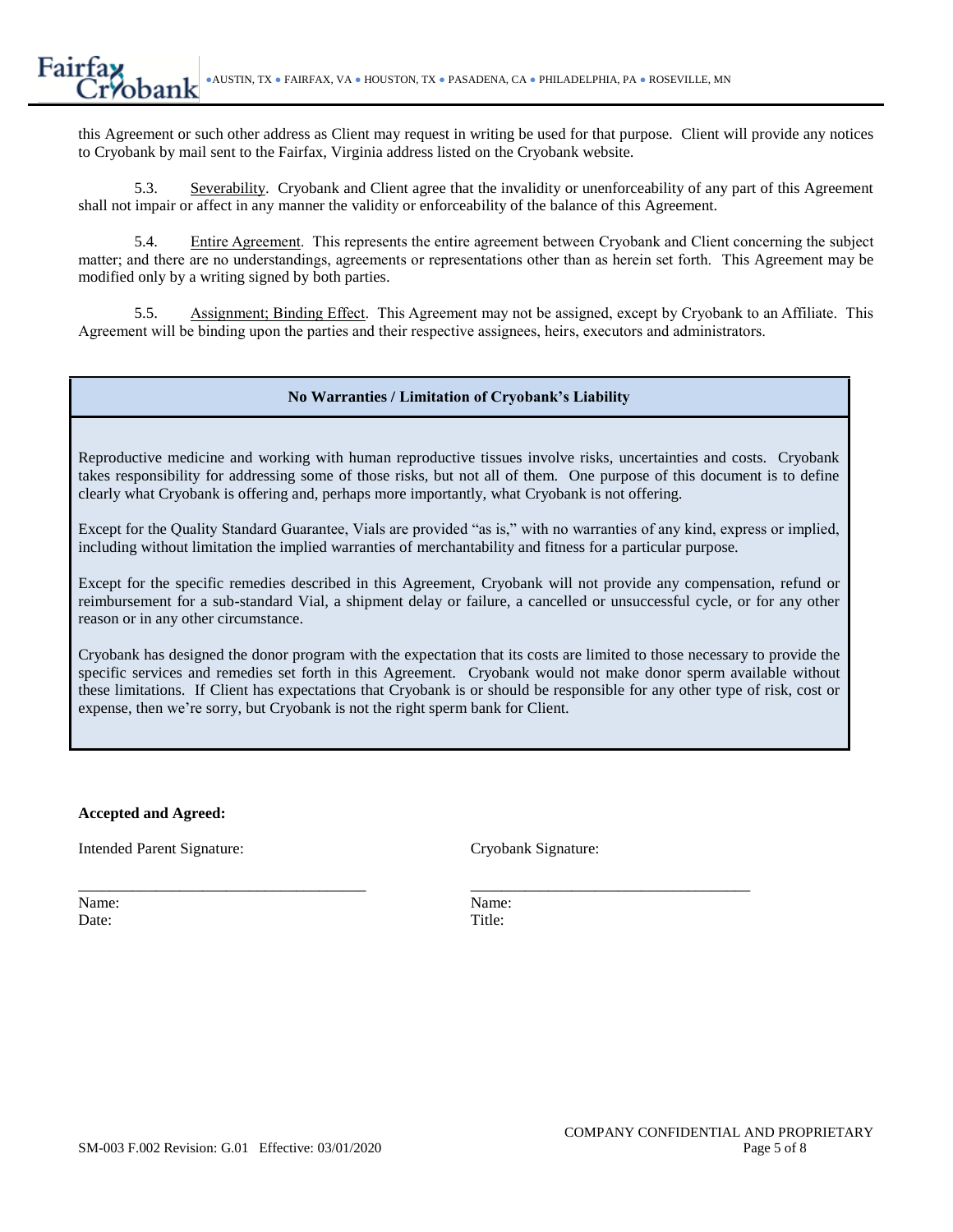### **ID Donor Program**

If Client selects an ID Donor, Client may participate in the ID Donor Program, whereby Client's child may learn the donor's identity and contact information when Client's child reaches the age of 18. Client does not have to participate and may choose to maintain donor anonymity for Client's child.

**To register for the ID Donor Program, Client must complete the ID Birth Registration form, located at [www.fairfaxcryobank.com,](http://www.fairfaxcryobank.com/) any time after the birth of Client's child. Merely using an ID Donor's specimen or reporting the pregnancy/birth online does not allow the child access to the contact information.**

If Client registers Client's child ("*Registered Child*"), here is what to expect:

- When a Registered Child reaches the age of 18, Cryobank will, at his or her written request, give that child their donor's full name, date of birth, last known telephone numbers, email address, physical address and other contact information that the donor has agreed to release and provided to Cryobank for that purpose. Only a Registered Child, and not his or her parent(s), has the authority to request and be provided with an ID Donor's contact information.
- If a Registered Child makes a request for donor information, Cryobank will take reasonable measures to authenticate the request, and the Registered Child will be required to sign a contract agreeing to use the information only for himself or herself, and not to share it with any third party.
- Cryobank makes reasonable efforts to stay in contact with all donors, and especially ID Donors, so that Cryobank can maintain updated information. Cryobank will release the best information Cryobank has at the time of a Registered Child's request; however, Cryobank cannot force donors to update their contact information and it is possible that the information Cryobank has may be outdated.
- Cryobank does not guarantee any contact between the Registered Child and his or her donor, nor does Cryobank have any responsibility for the quality, frequency or other results of such contact.
- If Client transfers sperm from an ID Donor to another intended parent (which requires Cryobank's prior consent), or if Client creates embryos with sperm from an ID Donor and then donates the embryos to another intended parent, then Client and the new recipient will both have to submit forms to Cryobank, documenting the transfer, in order for the new recipient to participate in the ID Donor Program. The required forms are available from the Cryobank.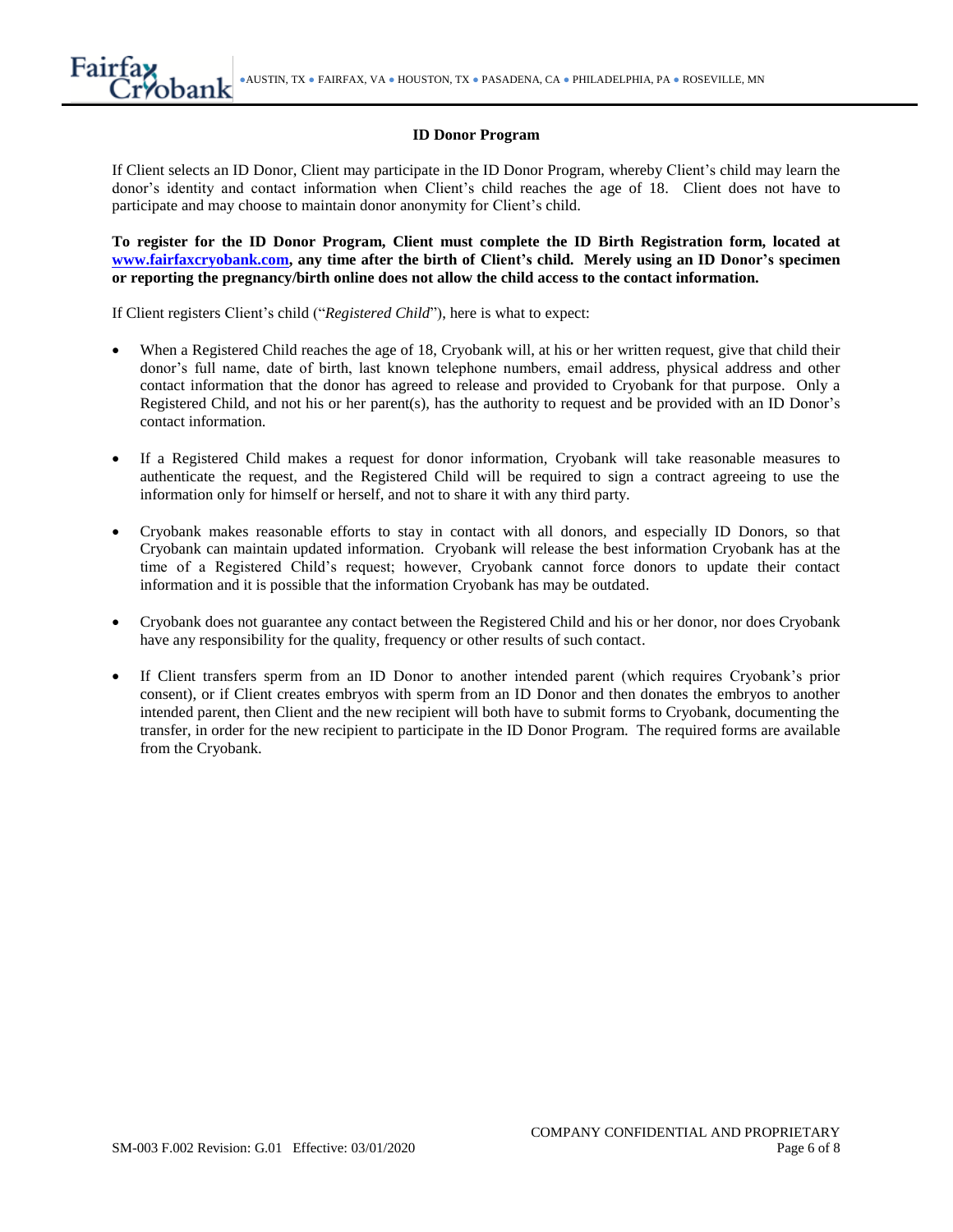### **Storage Terms and Conditions**

1. Storage Services. At Client's request, Cryobank will store Client's Vials at its facility in accordance with applicable law and our standard policies and procedures.

2. Storage Fees. Storage, handling, removal and other fees and payment options are listed on the Cryobank website and are subject to change. Client is responsible for prompt payment of all applicable fees. At the time Client chooses to store Vials at Cryobank, Client will choose a payment option, including method of payment, which will be acknowledged at that time.

(a) All storage, removal and handling fees must be paid in full before extending or renewing the chosen storage period. If Client has chosen to pay by credit card, Client will be charged at the monthly storage rate on the credit card provided each month until Client requests otherwise.

(b) To cancel a pre-paid billing arrangement, Client must notify Cryobank in writing. Cryobank will retain an amount equal to its then-current monthly storage fee for each month of storage actually used, and a \$50.00 administrative fee, and refund the balance (if any) to Client, without interest.

(c) Cryobank may pursue collection of overdue storage charges, including referral of claims to a collection agency. In that event, Client will pay all costs of collection including any reasonable fees charged by the collection agency, other costs of collection, and reasonable attorney's fees.

3. Release From Storage. The conditions and procedures for the release of Client's stored Vials, either for shipment to Client's physician or for any other reason, are designed to comply with legal requirements, protect Client's rights to and interests in the Specimens and assure a reliable chain of custody. Client acknowledges that Cryobank may modify the release requirements in its sole discretion to reflect changes in industry practice, laws or regulations. Client will comply with all release conditions and procedures, which may be obtained by contacting Cryobank. Cryobank will not ship Vials until Client's outstanding storage balance, if any, has been paid in full.

(a) Ship to Designated Physician. In general, only Client may have access to Client's account information, and only Client or the physician named on the first page of this Agreement may authorize Cryobank to ship Client's Vials to that physician for the purpose of fertility treatment.

Client may designate an individual below to receive information about Client's account and/or to authorize shipment of Client's Vials for Client's or the designated individual's use to attempt pregnancy. Client's decision to authorize Cryobank to share Client's account information with someone else is voluntary. Client understands that Client's account information may include personal information, including protected health information, about Client that Client has provided to Cryobank, including without limitation the number and prep type(s) of donor semen ordered, donor numbers, payment history and medical information. The person who receives it may not be covered by federal privacy regulation, and the information could be further disclosed. Client may change this designation only by notifying Cryobank in writing.

*Designated Individual:*

*May access Client's account information: Yes No May authorize shipment of Client's Vials to the physician to attempt pregnancy:*  $\Box$  Yes  $\Box$  No

(b) Other Disposition. Only Client may authorize any other disposition of Client's Specimens, such as shipment to a different physician or storage facility, donation for research or destruction, and Cryobank may require a written, signed and notarized instruction to verify and authenticate Client's request. Cryobank has forms available for this purpose. Client may also be able to return Specimens that have been stored exclusively at the Cryobank for a partial refund. Additional information is set forth on the Cryobank website and is subject to change.

4. Limitation of Damages. While very unlikely, there is the possibility that stored Specimens may be lost or destroyed. In that case, Client acknowledges that any resulting damage to Client would be highly conjectural, speculative